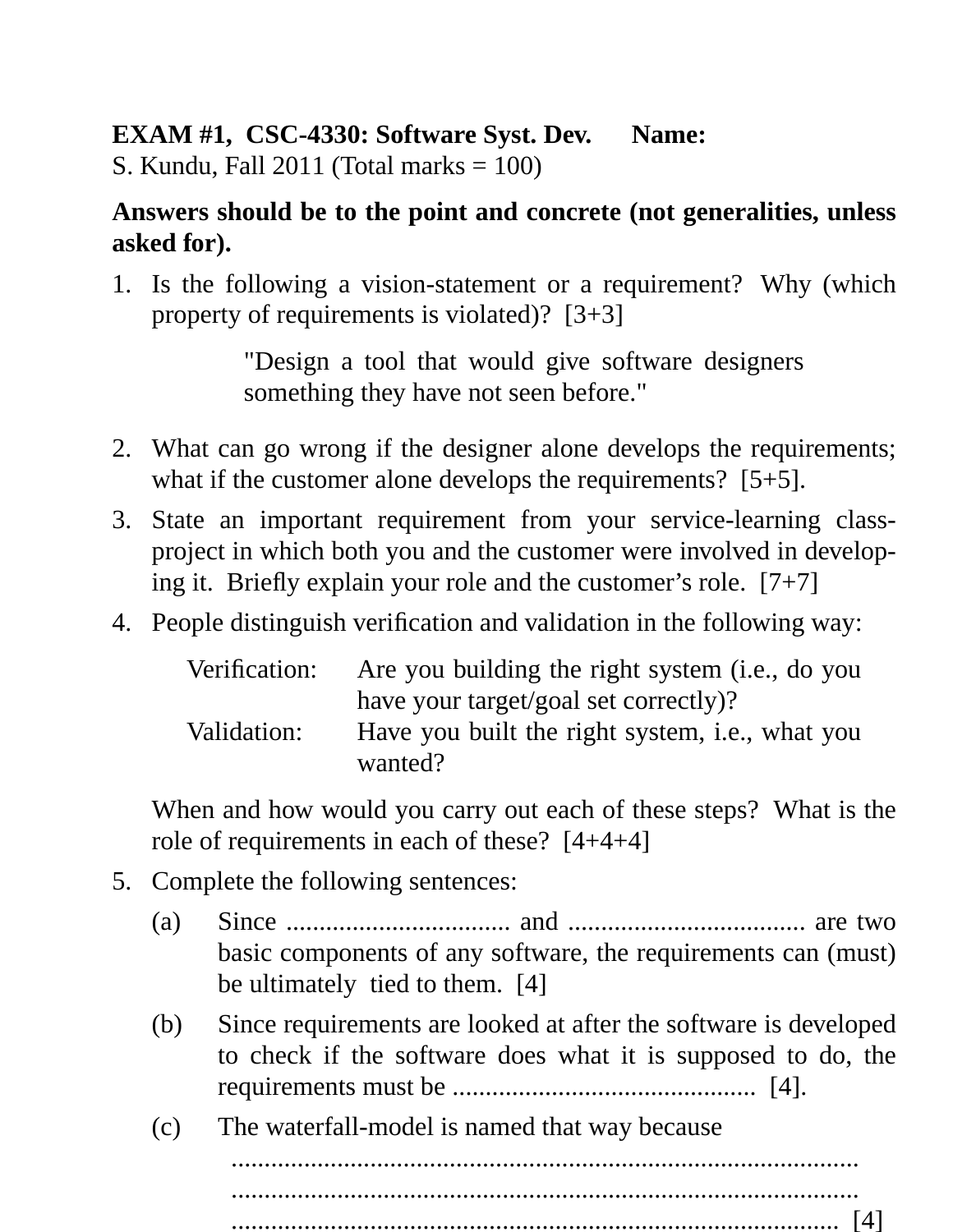6. Consider the following three alternate layouts of the dates in the individual squares/boxes in a printed-calender month.



- (a) State a requirement that would make (i) acceptable but (ii)-(iii) unacceptable. Also, give a user for whom the requirement is relevant. [2+2]
- (b) State a requirement that would make (i) unacceptable but (ii)-(iii) both acceptable; give one or more reasons that make (iii) preferred to (ii). Also, give a user for whom the requirement is relevant.  $[2+2+2]$
- (c) State a requirement that makes the "combined dates" form shown below (including their variations in terms of size of the numerals and placement as in (ii)-(iii) above) not acceptable? The LSU printed-calender uses the combined dates form for Oct 23/30 and Oct 24/31. [2]



- 7. What problems do you see with the requirement-statement "Write a program to count the number of words in a text file and the number of characters in those words." What approach is to be taken to avoid this kind of problem? [3+3]
- 8. Give a better design than the one shown below for the display of dowhile loops in a flowchart. Note that the loops may be nested and a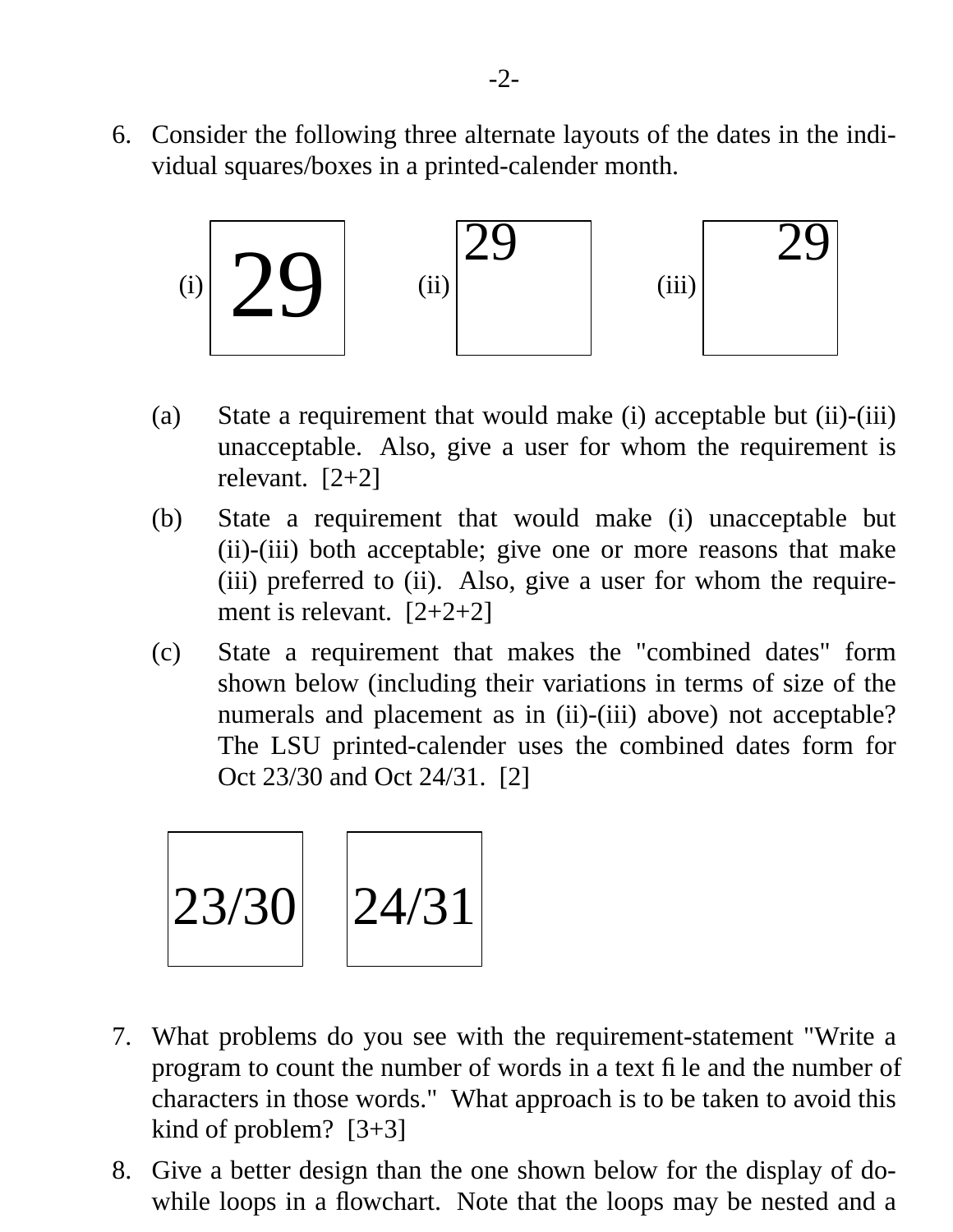loop-body may be arbitrarily complex. Explain why your design is better with an example of nested do-while loops (keep your diagram clean). [5+5]



What is/are some important requirements that one might be trying to indicate by the statement "the then-block and else-block of an if-statement should be laid as shown in the example below". [4]



10.

Consider the following table for storing some student-related data in a university database. Also shown is a sample data.

| $S-C-G$ |          | $\parallel$ Stud# $\parallel$ Course#  |          |              | Instr#   Grade   CredHrs   SemYr |           |
|---------|----------|----------------------------------------|----------|--------------|----------------------------------|-----------|
|         |          | $87 \cdot 5$   CSC-4330   47 $\cdot 8$ |          | $\mathsf{A}$ | $\mathcal{R}$                    | $Fa-10$   |
|         | $\cdots$ | $\cdots$                               | $\cdots$ | $\cdots$     | $\bullet\bullet\bullet$          | $\ddotsc$ |
|         | $\cdots$ | $\cdots$                               | $\cdots$ | $\cdots$     | $\bullet\bullet\bullet$          | $\cdots$  |

(a) What is a key for such a table of data? Does this table correspond to an entity or a relationship of some ER-model explain? [2+2]